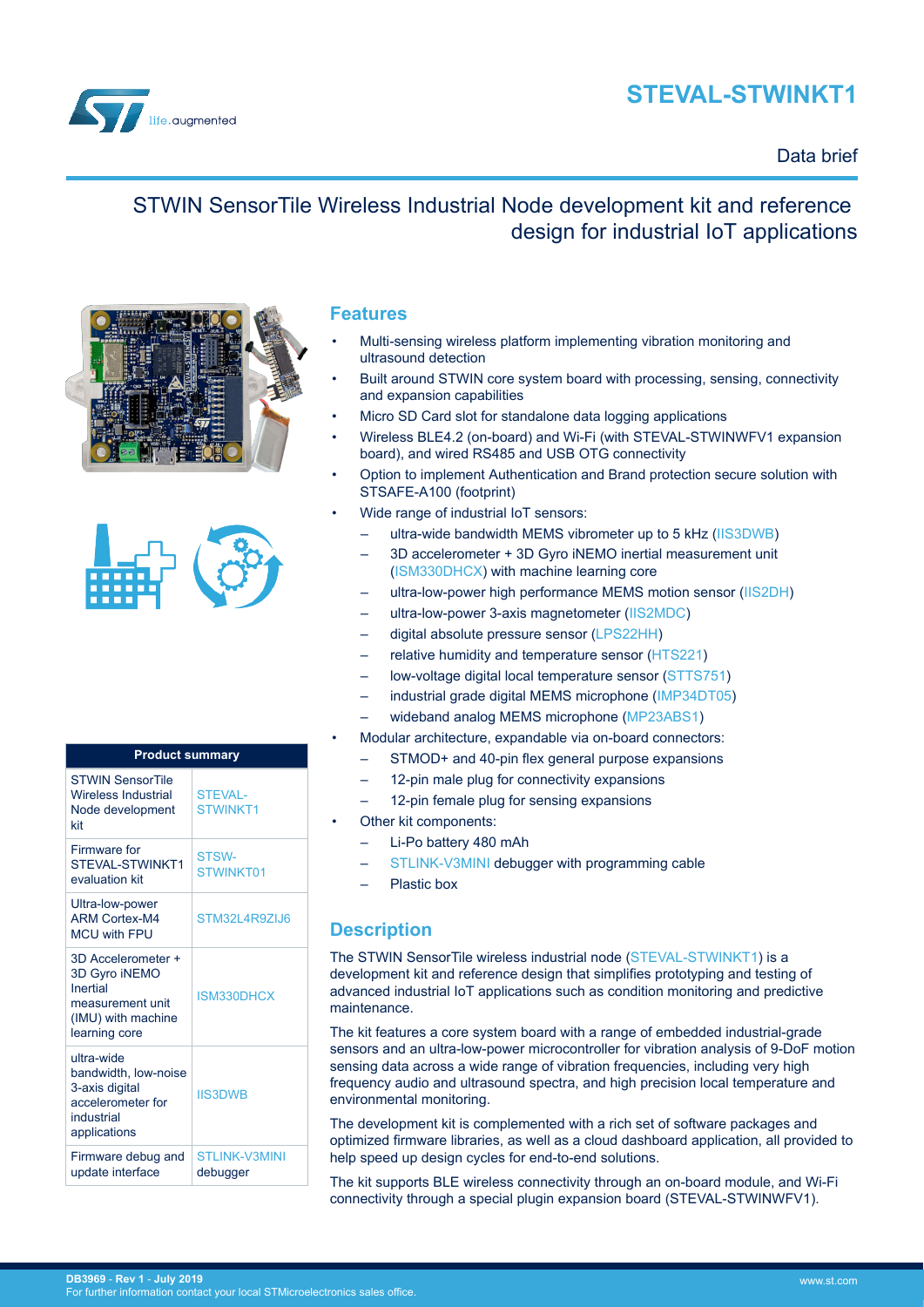**STEVAL-STWINKT1**

**ST** 

#### **Product summary** Applications predictive maintenance, smart industry, remote monitoring

Wired connectivity is also supported via an on-board RS485 transceiver. The core system board also includes an STMOD+ connector for compatible, low cost, small form factor daughter boards associated with the STM32 family, such as the LTE Cell pack.

Apart from the core system board, the kit is provided complete with a 480 mAh Li-Po battery, an [STLINK-V3MINI](https://www.st.com/en/product/stlink-v3mini) debugger and a plastic box.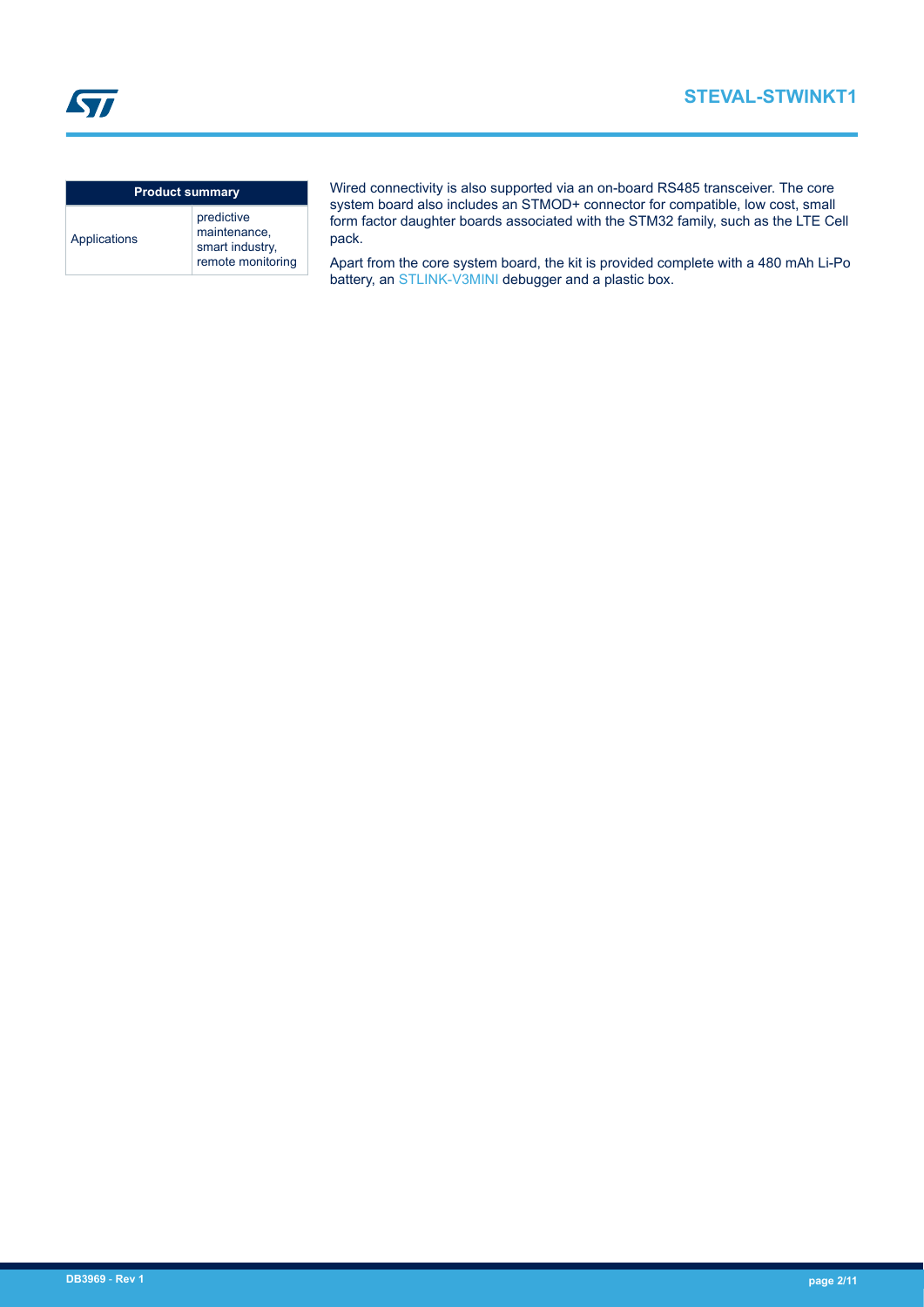## **1 Application overview**

57

Predictive maintenance applications collect and process data from a wide variety of sensors in order to identify potential failures in machinery before they happen. A principal requirement of such applications is that the condition monitoring equipment is placed very close to relevant machine componentry for the data to be reliable, which is why the STWIN node is designed to be small but robust, self-powered and capable of wireless communication.

Another application issue is the high volumes of preferably real-time data processing involved, which can overwhelm centralized monitoring and control systems, and corresponding communication networks. Distributed (or decentralized) computing architectures represent a valid solution to this problem by performing data preprocessing and analytical operations directly on the node. The STWIN kit supports and can demonstrate this concept through sample applications in the firmware package running on the STM32L4+ ultra-low-power microcontroller embedded on the core system board.



#### **Figure 1. STWIN core system block diagram**

Finally, the actual sensing equipment can be subject to a very wide range of low frequency (imbalance or misalignment), medium frequency (worn gears or bearings) and high frequency (worn cooling fan bearings) vibrations, which is why our node carries several high performance accelerometers, IMUs and magnetometers, capable of detecting movement along 9 axes to a very high degree of sensitivity. For very high frequencies in the order of tens of kilohertz, vibration analysis is covered by sound and ultrasound applications based on data coming from a digital microphone and a high performance analog microphone, respectively.

#### **RELATED LINKS**

*[Visit the ST Condition Monitoring / Predictive Maintenance application page for more information on relevant ST applications](https://www.st.com/en/applications/factory-automation/condition-monitoring-predictive-maintenance.html) [and solutions](https://www.st.com/en/applications/factory-automation/condition-monitoring-predictive-maintenance.html)*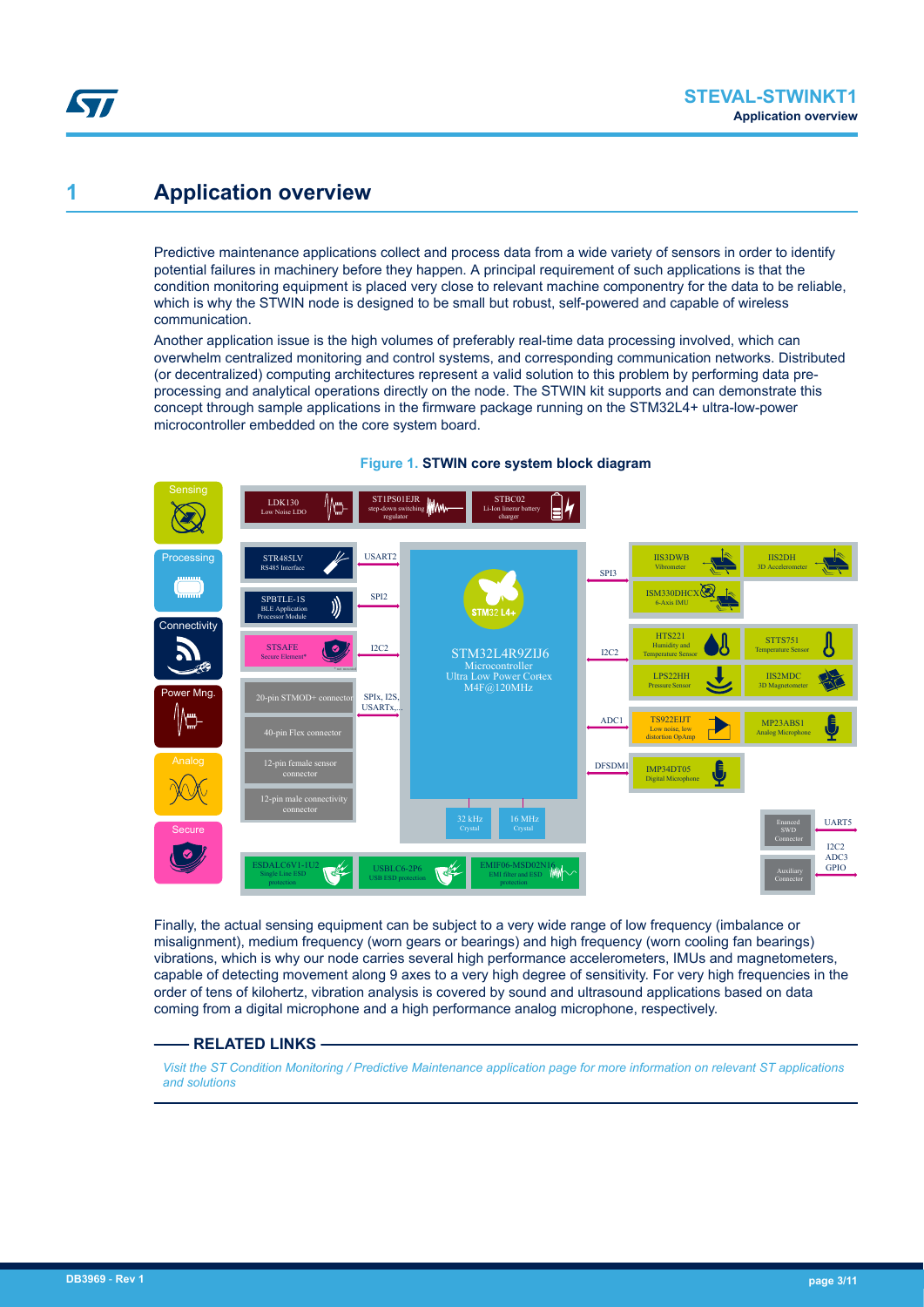## **2 Schematic diagrams**

#### **Figure 2. STEVAL-STWINKT1 schematic - power**













2.7V Analog LDO



**STEVAL-STWINKT1 STEVAL-STWINKT1 Schematic diagrams Schematic diagrams**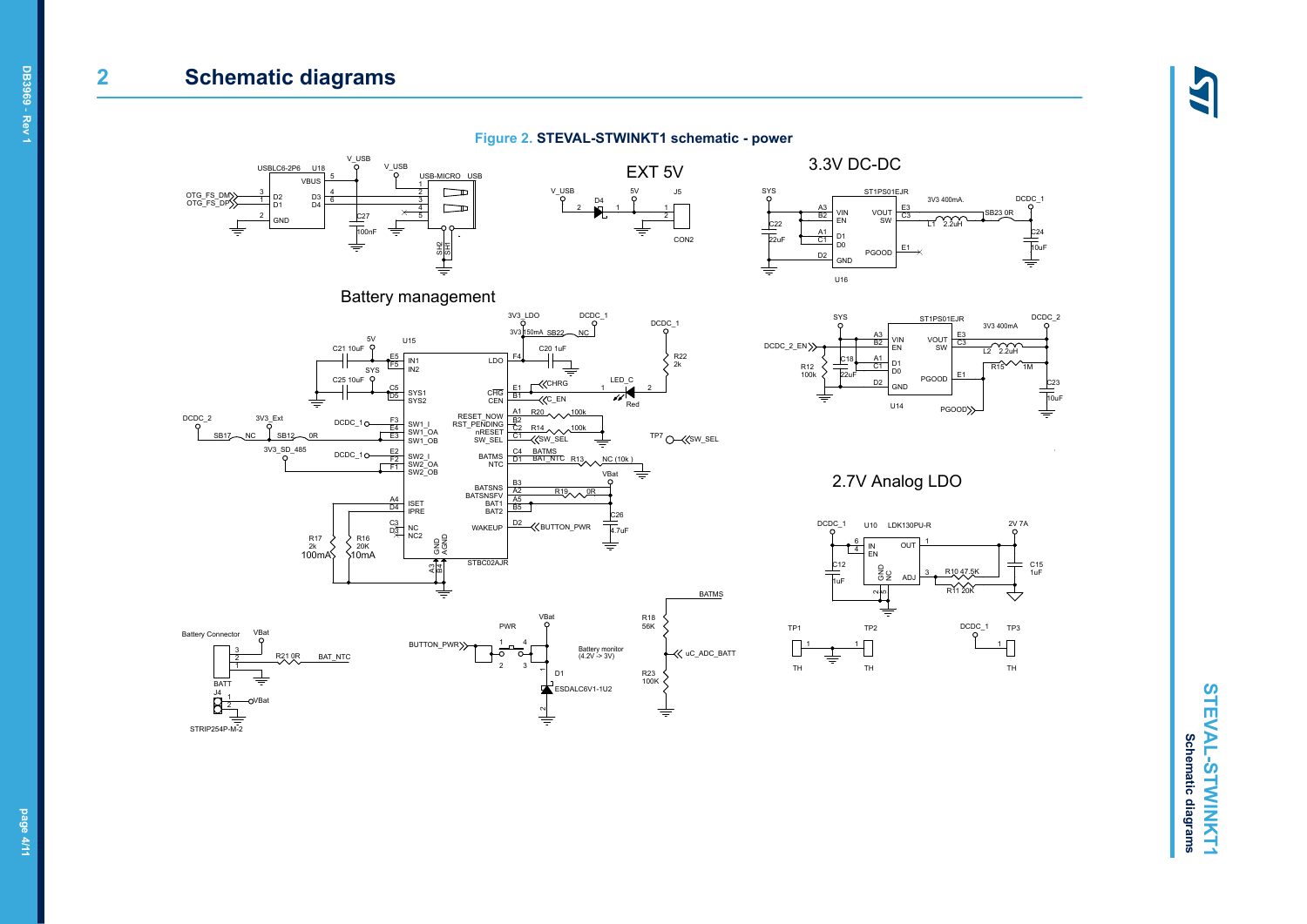#### **Figure 3. STEVAL-STWINKT1 schematic - connectors**





# STEVAL-STWINKT1 **STEVAL-STWINKT1 Schematic diagrams Schematic diagrams**

4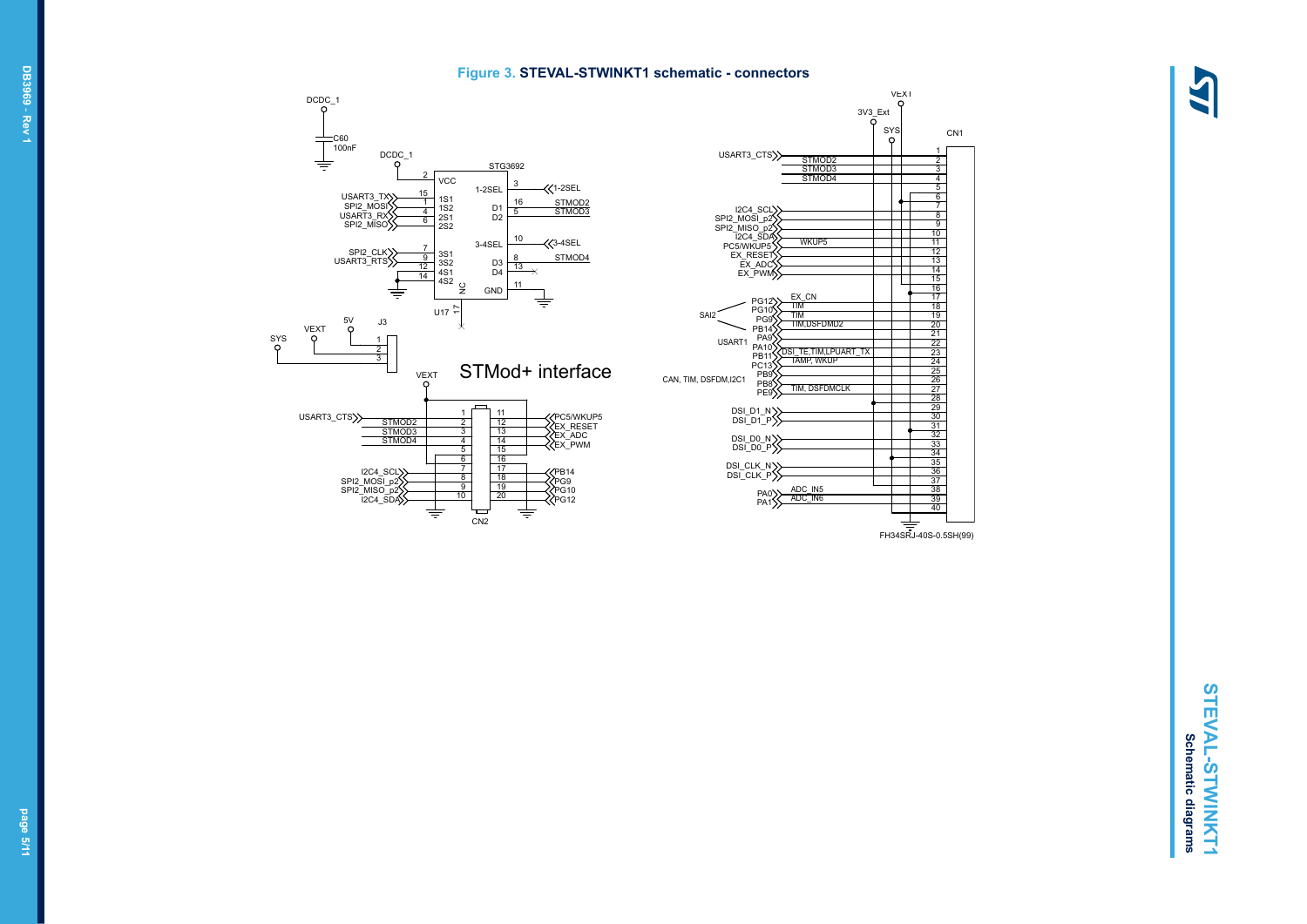#### **Figure 4. STEVAL-STWINKT1 schematic - sensors**





J6

DCDC

3V3\_Sensors





CS

SDA/I/O

4

C19 0.22uF

Magnetometer

ة ة

6

47

g<br>G

 $\overline{N}$ 

7

8

9

10

 $3\sqrt{3}$ <sub>Se</sub>



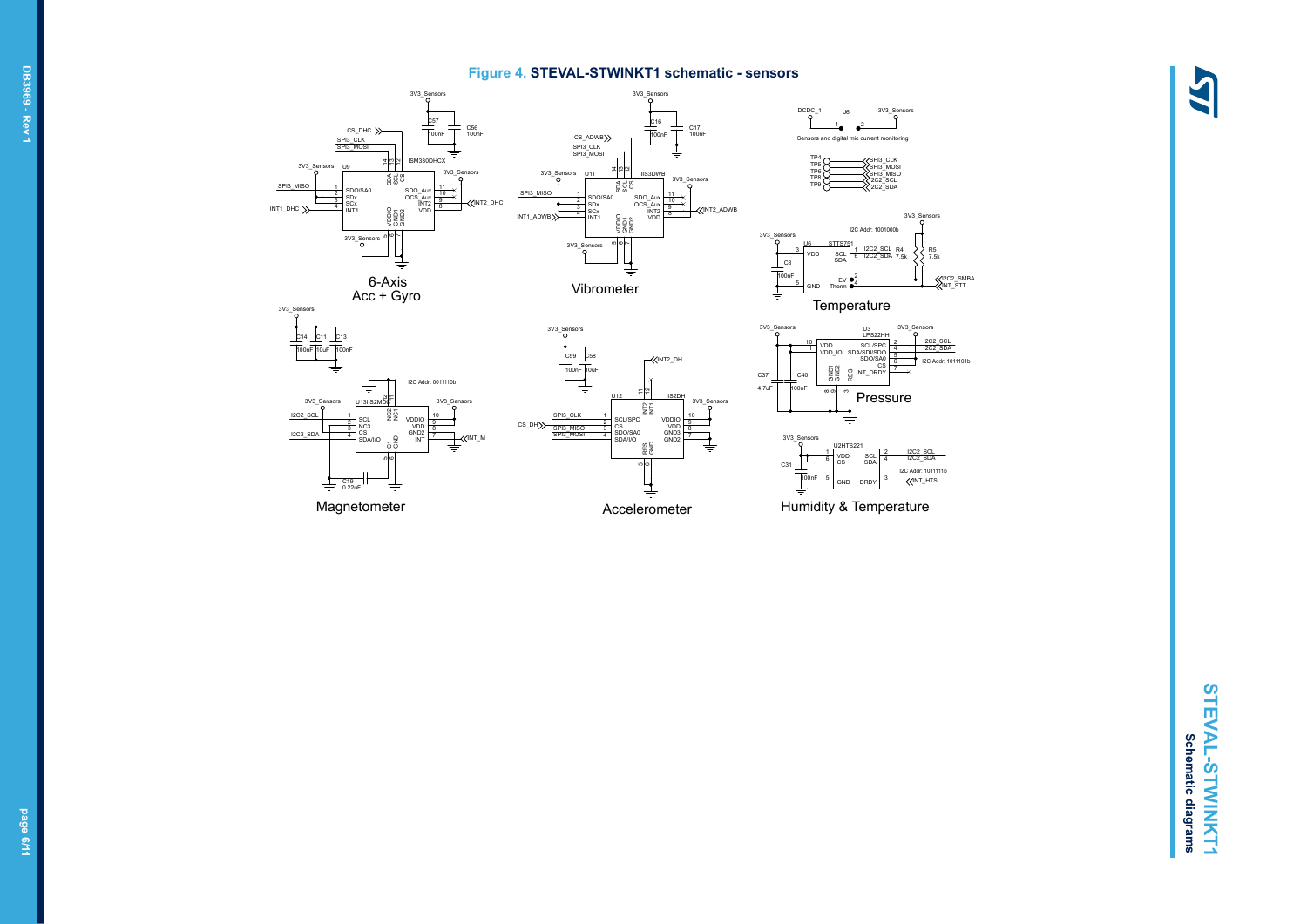#### **Figure 5. STEVAL-STWINKT1 schematic - MCU**

LAS



STEVAL-STWINKT1 **STEVAL-STWINKT1 Schematic diagrams Schematic diagrams**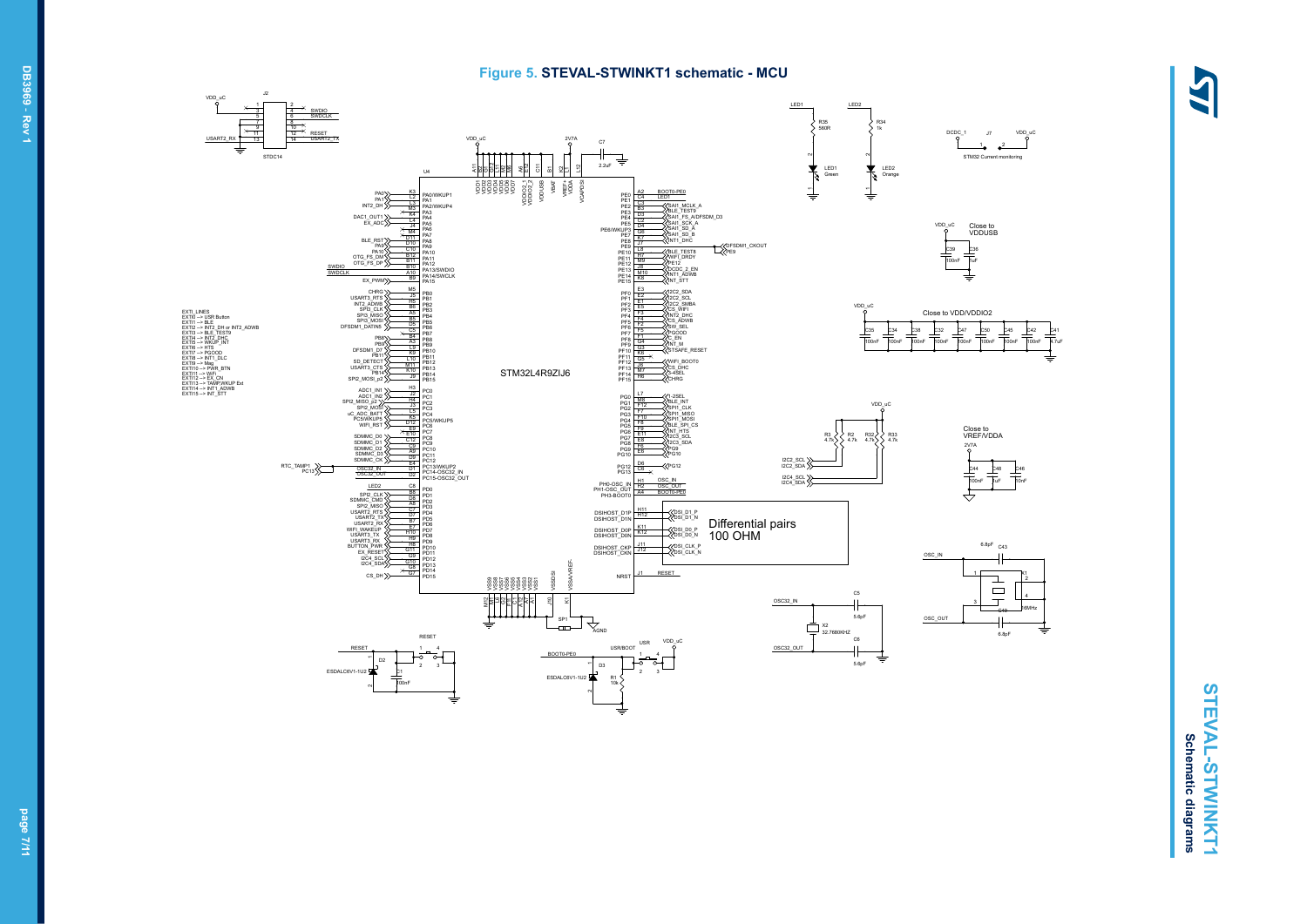#### **Figure 6. STEVAL-STWINKT1 schematic - audio, RS485, SD card**





**STEVAL-STWINKT1 STEVAL-STWINKT1 Schematic diagrams Schematic diagrams**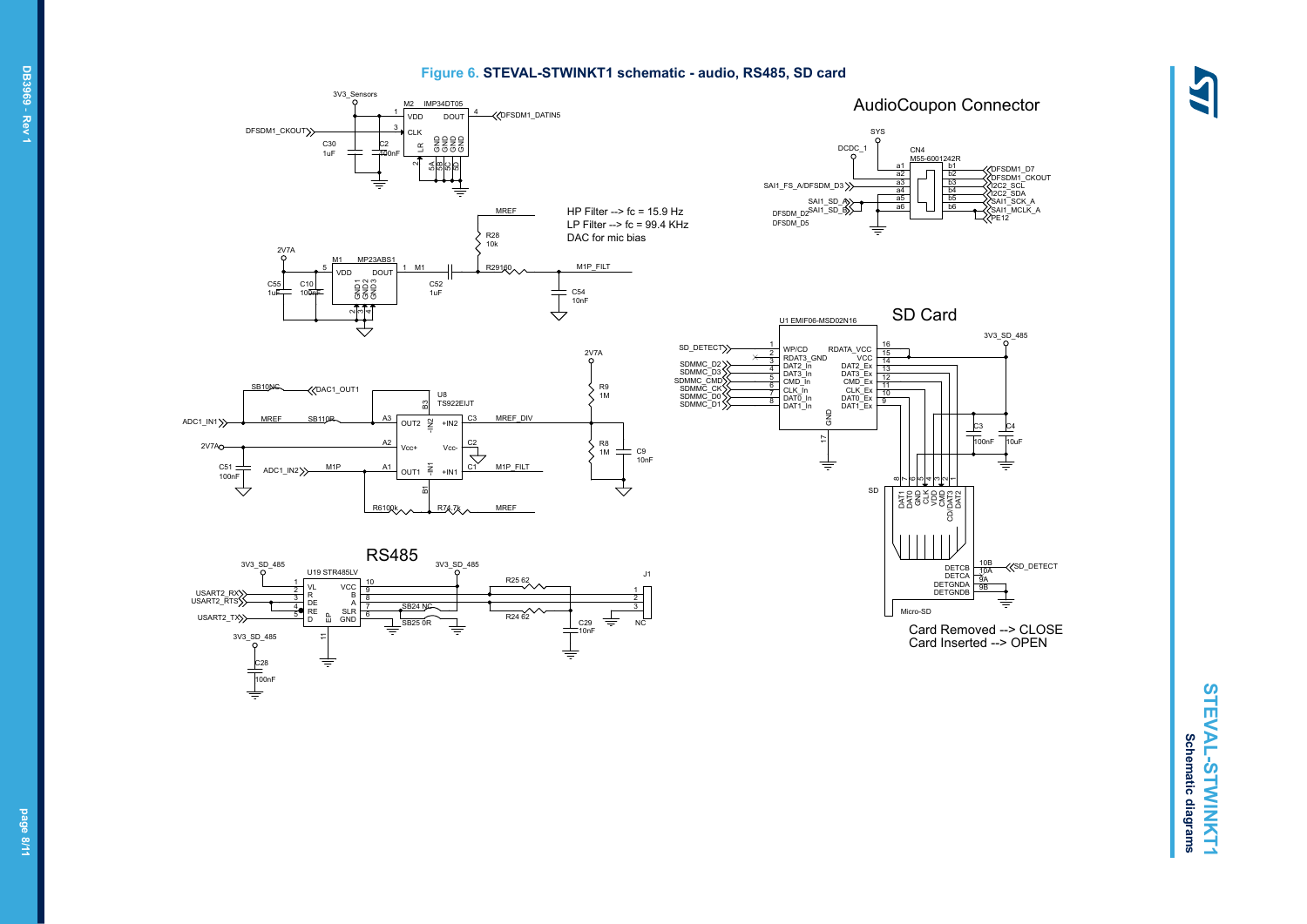

4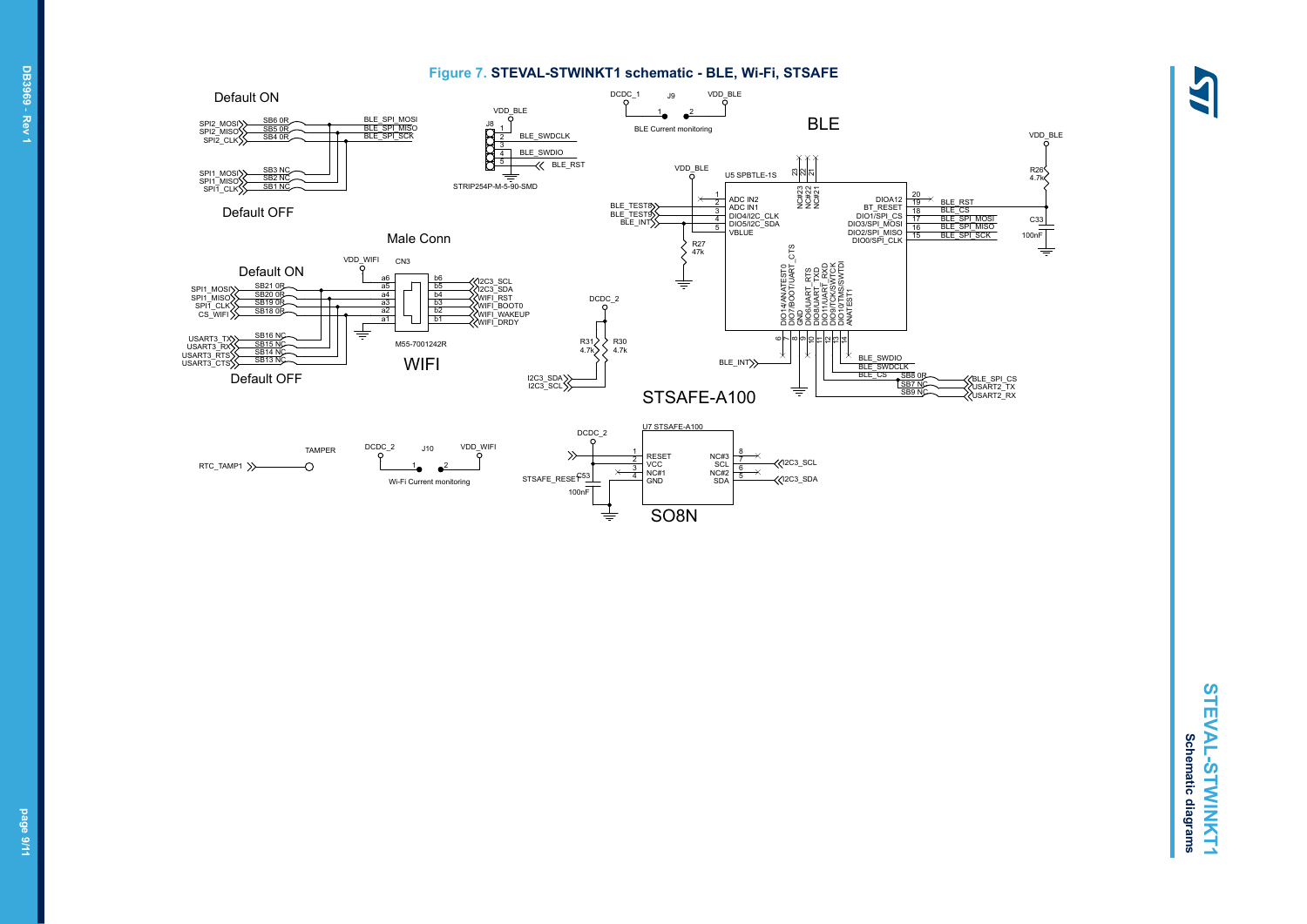## **Revision history**

#### **Table 1. Document revision history**

| Date <sup>1</sup> | <b>Version</b> | <b>Changes</b>   |
|-------------------|----------------|------------------|
| 29-Jul-2019       |                | Initial release. |